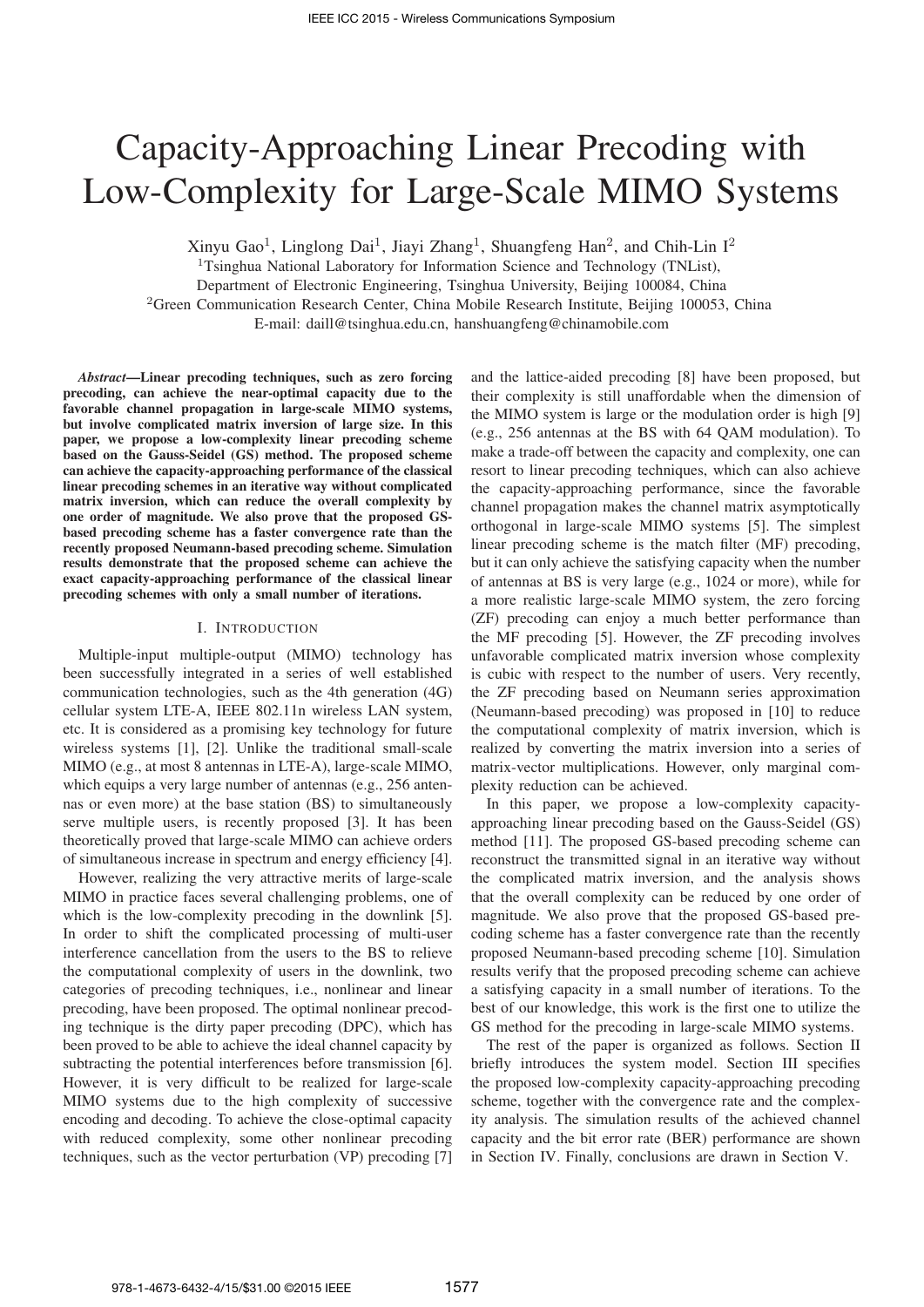*Notation*: Lower-case and upper-case boldface letters denote vectors and matrices, respectively;  $(\cdot)^T$ ,  $(\cdot)^H$ ,  $(\cdot)^{-1}$ , det $(\cdot)$ , and  $\text{tr}(\cdot)$  denote the transpose, conjugate transpose, inversion, determinant, and trace of a matrix, respectively;  $\|\cdot\|_F$  and  $\|\cdot\|_2$ <br>denote the Frobenius norm of a matrix and the 2-norm of a denote the Frobenius norm of a matrix and the 2-norm of a vector, respectively; |·| and (·)<sup>∗</sup> denote the absolute and conjugate operators, respectively;  $\text{Re}\{\cdot\}$  and  $\text{Im}\{\cdot\}$  denote the real part and imaginary part of a complex number, respectively; Finally,  $\mathbf{I}_N$  is the  $N \times N$  identity matrix.

#### II. SYSTEM MODEL

As illustrated in Fig. 1, we consider a single cell multi-user large-scale MIMO system in the downlink, which employs N antennas at the BS to simultaneously serve  $K$  single-antenna users [3]–[5]. In such system, we usually have  $N \gg K$ , e.g.,  $N = 256$  and  $K = 16$  were considered in [5]. The received signal vector  $\mathbf{y} = [y_1, \dots, y_K]^T$  containing the received signals for K users can be represented as nals for K users can be represented as

$$
y = \sqrt{\rho_f} Ht + n,\tag{1}
$$

where  $\rho_f$  is the signal-to-noise ratio (SNR) in the down-<br>link,  $\mathbf{H} \in \mathbb{C}^{K \times N}$  denotes the flat Rayleigh fading channel matrix whose entries follow the distribution  $\mathcal{CN}(0, 1)$ ,  $\mathbf{n} = [n_1, \dots, n_K]^T$  presents the additive white Gaussian noise<br>(AWGN) yector with independent and identically distributed (AWGN) vector with independent and identically distributed (i.i.d.) zero mean and unit-variance complex Gaussian random variables, **t** denotes the  $N \times 1$  normalized signal vector for actual transmission after precoding (i.e.,  $E\left\{\|\mathbf{t}\|^2\right\} = K$ ), which is obtained by

$$
\mathbf{t} = \mathbf{P}\mathbf{s},\tag{2}
$$

where **P** is the  $N \times K$  precoding matrix,  $\mathbf{s} = [s_1, \dots, s_K]^T$ <br>presents the original signal vector for all K users to be presents the original signal vector for all K users to be transmitted.



Fig. 1. Large-scale MIMO in the downlink.

The increased number of antennas  $N$  at the BS (while the number of users  $K$  is fixed) will lead to some special channel properties for large-scale MIMO. One attractive property is that the loss of signal power caused by imperfect channel state information (CSI) is less probable to induce the interference

to other users [12], [13], which makes the linear precoding robust to the CSI mismatch. The other attractive property is the well-known favorable channel propagation, which makes the columns of channel matrix **H** asymptotically orthogonal due to the selected users are usually far away from each other [5]. That means the simple linear precoding techniques can achieve the capacity-approaching performance as will be verified later in Section IV.

# III. LOW-COMPLEXITY LINEAR PRECODING SCHEME FOR LARGE-SCALE MIMO

In this section, we first briefly introduce the classical ZF precoding, which is capacity-approaching but involves high complexity for downlink large-scale MIMO systems. Then a low-complexity precoding scheme based on GS method is proposed to iteratively achieve the ZF precoding performance. The proof that the GS-based precoding scheme has faster convergence rate is also derived. Finally, we provide the complexity analysis of the proposed scheme to show its advantages over the recently proposed Neumann-based precoding scheme.

## *A. ZF precoding scheme*

The ZF precoding is a scheme by which the multipleantenna transmitter can eliminate multiuser interferences. The ZF precoding matrix can be presented as [5]

$$
\mathbf{P}_{ZF} = \beta \mathbf{H}^\dagger, \tag{3}
$$

where  $\mathbf{H}^{\dagger} = \mathbf{H}^H(\mathbf{H}\mathbf{H}^H)^{-1} = \mathbf{H}^H\mathbf{W}^{-1}$  denotes the pseudoinversion of the channel matrix **H**, here  $\mathbf{W} = \mathbf{H}\mathbf{H}^H$ ,  $\beta$  is the normalized factor which averages the fluctuations in transmit power. A suitable choice for  $\beta$  is

$$
\beta = \sqrt{\frac{K}{\text{tr}(\mathbf{W}^{-1})}}.
$$
\n(4)

Then we can obtain the precoded signal vector **t** for transmission as

$$
\mathbf{t} = \beta \mathbf{H}^H \mathbf{W}^{-1} \mathbf{s} = \beta \mathbf{H}^H \hat{\mathbf{s}}.
$$
 (5)

Considering (1) and (2), we can use  $G = HP$  to present the equivalent channel matrix. Since the CSI is assumed to be known at the transmitter [10], we have  $|g_{mk}|^2 = 0$  if  $m \neq k$ ,<br>where  $g_{\alpha}$ , is the element of **G** in the mth row and kth where  $g_{mk}$  is the element of **G** in the mth row and kth column. Then, the received signal to interference plus noise ratio (SINR) for any user  $k$  can be computed as

$$
\gamma_k = \frac{\frac{\rho_f}{K} |g_{kk}|^2}{\frac{\rho_f}{K} \sum_{m \neq k}^K |g_{mk}|^2 + 1} = \frac{\rho_f}{K} |g_{kk}|^2
$$
  
= 
$$
\frac{\rho_f}{\text{tr}(\mathbf{W}^{-1})}
$$
 (6)

Based on (6), the sum rate achieved by the ZF precoding can be presented as [5]

$$
C_{ZF} = \sum_{i=1}^{K} \log_2(1+\gamma_i) = K \log_2\left(1 + \frac{\rho_f}{\text{tr}(\mathbf{W}^{-1})}\right). \tag{7}
$$

For downlink large-scale MIMO systems, it has been verified that the ZF precoding can achieve the capacity close to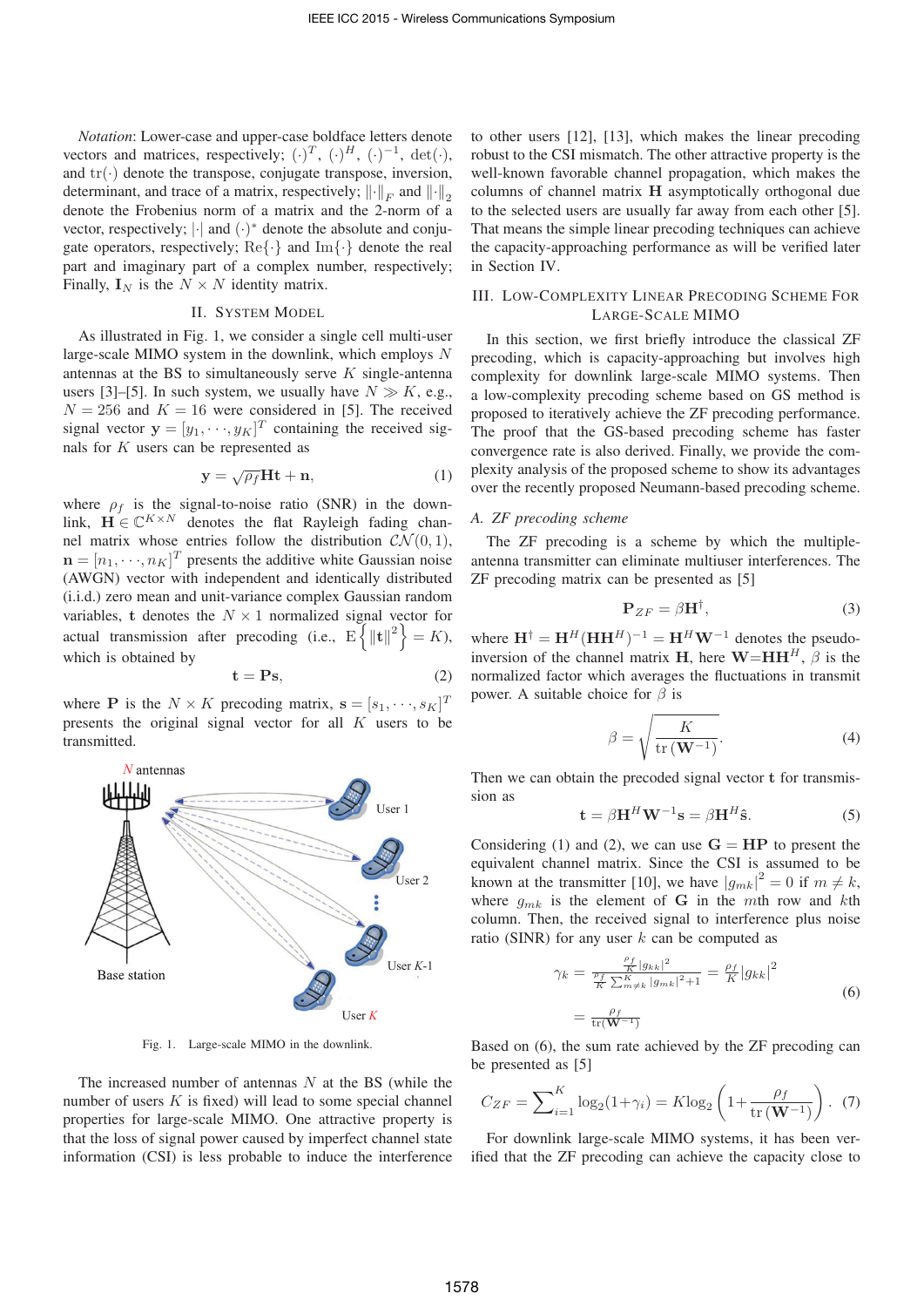the optimal DPC precoding [5]. However, the ZF precoding involves matrix inversion **W**−<sup>1</sup> of large size, and the computational complexity of  $W^{-1}$  is  $\mathcal{O}(K^3)$ , which is high since  $K$  is usually large in large-scale MIMO systems.

## *B. Linear precoding based on Gauss-Seidel method*

Although the computation of  $W^{-1}$  is complicated, fortunately, the special channel properties of large-scale MIMO enable us to obtain the precoded signal vector **t** (or equivalently **ˆs**) in (5) with low complexity. For downlink large-scale MIMO systems, the columns of channel matrix **H** are asymptotically orthogonal [5]. Therefore, we have  $q^H W q = q^{\bar{H}} H (q^H H)^H > 0$ , where q is an arbitrary  $N \times 1$ non-zero vector. This means matrix **W** is positive definite. Besides, since we have  $W^H = (HH^H)^H = W$ , we can conclude that matrix **W** is Hermitian positive definite.

The special property that **W** in (5) is a Hermitian positive definite matrix for downlink large-scale MIMO systems inspires us to exploit the GS method to efficiently solve (5) in an iterative way without matrix inversion. The GS method is used to solve the linear equation  $A x = b$ , where A is the  $N \times N$ Hermitian positive definite matrix,  $x$  is the  $N \times 1$  solution vector, and **b** is the  $N \times 1$  measurement vector. Unlike the traditional method that directly computes  $A^{-1}b$  to obtain **x**, the GS method can iteratively solve the equation  $A x = b$ with low complexity. Since matrix **A** is Hermitian positive definite, we can decompose  $\bf{A}$  into a diagonal component  $\bf{D}_{\bf{A}}$ , a strictly lower triangular component **LA**, and a strictly upper triangular component  $\mathbf{L}_{\mathbf{A}}^H$ . Then the solution to  $\mathbf{A}\mathbf{x} = \mathbf{b}$  can be iteratively achieved by the GS method as [11]

$$
\mathbf{x}^{(i+1)} = (\mathbf{D}_{\mathbf{A}} + \mathbf{L}_{\mathbf{A}})^{-1} (\mathbf{b} - \mathbf{L}_{\mathbf{A}}^H \mathbf{x}^{(i)}), \quad i = 0, 1, 2, \cdots (8)
$$

where the superscript  $i$  denotes the number of iterations.

Due to **W** is Hermitian positive definite as mentioned above, we can also decompose **W** as

$$
\mathbf{W} = \mathbf{D} + \mathbf{L} + \mathbf{L}^H,
$$
 (9)

where  $D$ ,  $L$ , and  $L^H$  denote the diagonal component, the strictly lower triangular component, and the strictly upper triangular component of **W**, respectively. Then we can exploit the GS method to approximate  $\hat{\mathbf{s}} = \mathbf{W}^{-1}\mathbf{s}$  in (5) as below

$$
\hat{\mathbf{s}}^{(i+1)} = (\mathbf{D} + \mathbf{L})^{-1} (\mathbf{s} - \mathbf{L}^H \hat{\mathbf{s}}^{(i)}), \quad i = 0, 1, 2, \cdots \quad (10)
$$

where  $\hat{\mathbf{s}}^{(0)}$  denotes the initial solution, which is usually set as a  $K \times 1$  zero vector without loss of generality [11]. Then the precoded signal vector for transmission can be achieved by

$$
\mathbf{t} = \beta \mathbf{H}^H \hat{\mathbf{s}}^{(i+1)}.
$$
 (11)

As  $(D + L)$  is a lower triangular matrix, one can solve (10) to obtain  $\hat{\mathbf{s}}^{(i+1)}$  with low complexity as will be addressed in Section III-D. It is worth noting that the proposed GS-based precoding scheme is convergent for any initial solution since the matrix **W** is Hermitian positive definite [11, Theorem 7.2.2]. Next we will prove that the GS-based precoding scheme has a faster convergence rate than the recently proposed Neumann-based precoding scheme [10].

#### *C. Convergence rate*

 $\bigg| \bigg|$ 

In this part, the approximation error induced by the GS method is analyzed at first. From (10), we can observe that the approximation error can be presented as

$$
\hat{\mathbf{s}}^{(i+1)} - \hat{\mathbf{s}} = \mathbf{B}_G \left( \hat{\mathbf{s}}^{(i)} - \hat{\mathbf{s}} \right) = \dots = \mathbf{B}_G^{i+1} \left( \hat{\mathbf{s}}^{(0)} - \hat{\mathbf{s}} \right). (12)
$$

where  $B_G = -(D + L)^{-1}L^H$  denotes the iteration matrix of the GS method. The approximation error can be evaluated as

$$
\hat{\mathbf{s}}^{(i+1)} - \hat{\mathbf{s}}\Big\|_{2} = \left\|\mathbf{B}_{G}^{i+1}\right\|_{F} \left\|\hat{\mathbf{s}}^{(0)} - \hat{\mathbf{s}}\right\|_{2}
$$
  
\n
$$
\leq \left\|\mathbf{B}_{G}\right\|_{F}^{(i+1)} \left\|\hat{\mathbf{s}}^{(0)} - \hat{\mathbf{s}}\right\|_{2},
$$
\n(13)

which indicates that the final approximation error resulting from the GS method is affected by the Frobenius norm of the iteration matrix  $\mathbf{B}_G$ , and a smaller  $\|\mathbf{B}_G\|_F$  will lead to a faster convergence rate  $[14]$ . The following Lemma 1 will a faster convergence rate [14]. The following Lemma 1 will verify that  $\|\mathbf{B}_G\|_F$  is smaller than the Frobenius norm of the iteration matrix of the Neumann-based precoding scheme [10] iteration matrix of the Neumann-based precoding scheme [10], which means the GS-based precoding scheme can enjoy a faster convergence rate.

Lemma 1. *For downlink large-scale MIMO systems, we have*  $\|B_G\|_F \le \frac{\|B_N\|_F}{\sqrt{2}}$ , where  $B_G = -(\mathbf{D} + \mathbf{L})^{-1} \mathbf{L}^H$  and  $\mathbf{B}_N = \mathbf{D}^{-1} \left( \mathbf{L} + \mathbf{L}^H \right)$  are the iteration matrices of the GS*based precoding and Neumann-based precoding schemes, respectively*.

*Proof:* Note that  $\mathbf{B}_G$  can be rewritten as

$$
\mathbf{B}_G = -(\mathbf{D} + \mathbf{L})^{-1} \mathbf{L}^H = -(\mathbf{I}_K + \mathbf{D}^{-1} \mathbf{L})^{-1} \mathbf{D}^{-1} \mathbf{L}^H.
$$
 (14)

According to the random matrix theory [5], for downlink large-scale MIMO systems with  $N \gg K$ , the elements of the diagonal matrix **<sup>D</sup>** will converge to N, while the elements of **L** will converge to 0. Thus, we have  $\lim_{k \to \infty} \mathbf{D}^{-1} \mathbf{L} = 0$ . Then the matrix  $(\mathbf{I}_V + \mathbf{D}^{-1} \mathbf{L})^{-1}$  can be expanded as 114. Theorem the matrix  $(I_K + D^{-1}L)^{-1}$  can be expanded as [14, Theorem 2.2.3]

$$
(\mathbf{I}_K + \mathbf{D}^{-1} \mathbf{L})^{-1} = \sum_{k=0}^{\infty} (-1)^k (\mathbf{D}^{-1} \mathbf{L})^k
$$
  
=  $\mathbf{I}_k - \mathbf{D}^{-1} \mathbf{L} + \sum_{k=2}^{\infty} (-1)^k (\mathbf{D}^{-1} \mathbf{L})^k$ . (15)

By considering the fact that  $(D^{-1}L)^k \rightarrow 0$  for a relatively large k (e.g.,  $k = 2$ ), we can only keep the first two items of the sum in (15) to approximate the matrix as  $({\bf I}_K + {\bf D}^{-1}{\bf L})^{-1} \approx {\bf I}_k - {\bf D}^{-1}{\bf L}$ . Then, the iteration matrix  $B_G$  of the GS-based precoding scheme can be approached by

$$
\mathbf{B}_G \approx \left(\mathbf{I}_k - \mathbf{D}^{-1}\mathbf{L}\right)\mathbf{D}^{-1}\mathbf{L}^H = \mathbf{D}^{-1}\mathbf{L}^H - \mathbf{D}^{-2}\mathbf{L}\mathbf{L}^H.
$$
 (16)

After this approximation, the Frobenius norm of  $B_G$  can be presented as

$$
\|\mathbf{B}_{G}\|_{F} \approx \left\|\mathbf{D}^{-1}\mathbf{L}^{H} - \mathbf{D}^{-2}\mathbf{L}\mathbf{L}^{H}\right\|_{F}
$$
  
\n
$$
\leq \left\|\mathbf{D}^{-1}\mathbf{L}^{H}\right\|_{F} + \left\|\mathbf{D}^{-2}\mathbf{L}\mathbf{L}^{H}\right\|_{F}.
$$
 (17)

 $\left\| \mathbf{D}^{-2} \mathbf{L} \mathbf{L}^H \right\|_F$  on the right hand of the inequality (17) Similar to the analysis above, the second item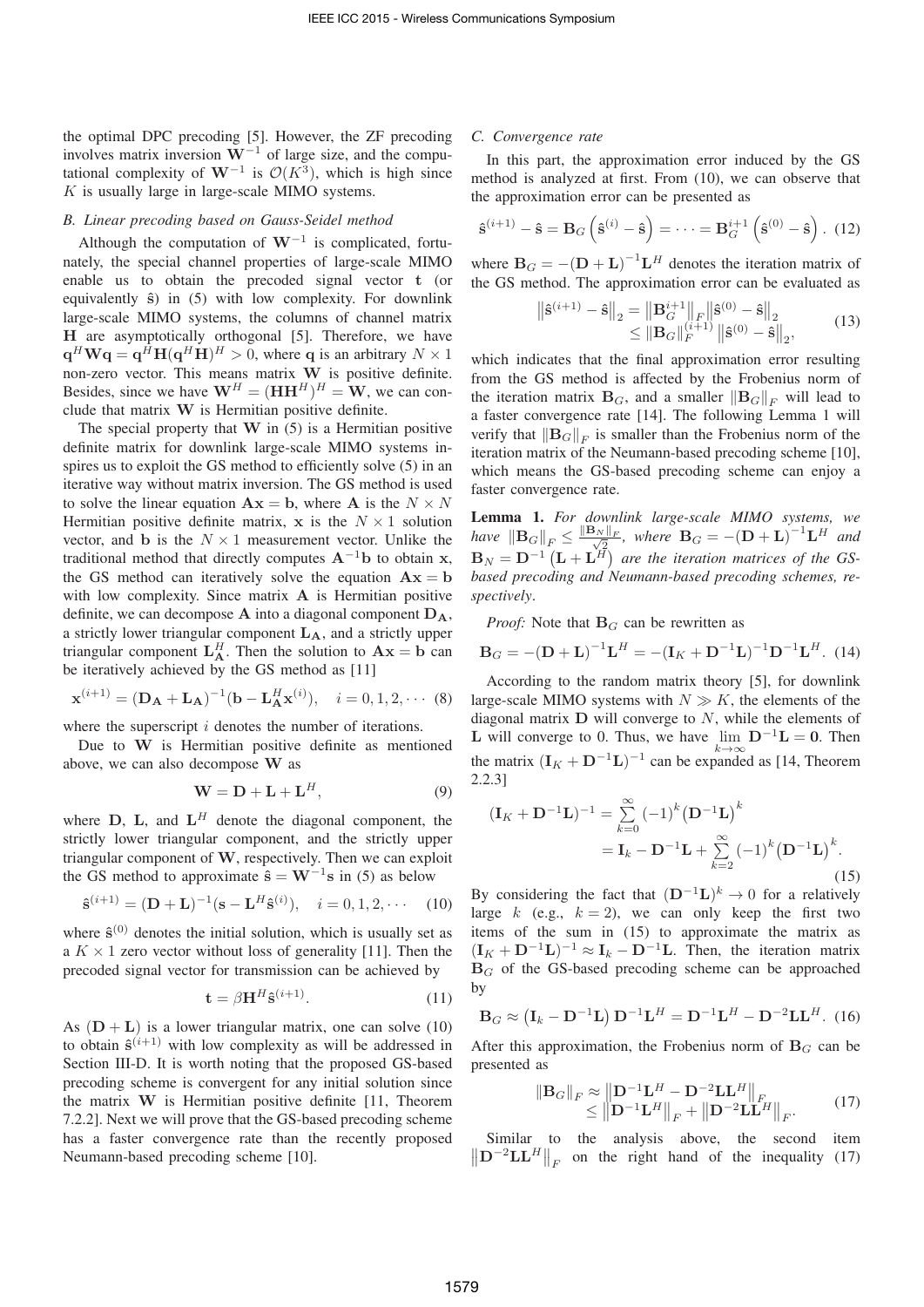has a very limited contribution to  $||B_G||_F$ , due to the fact<br>that the elements of **D** are large while the elements of **L** are that the elements of **D** are large while the elements of **L** are close to zero. Thus, we abandon this item and  $||B_G||_F$  can<br>be upper bounded by  $||D^{-1}LH||$ be upper bounded by  $\left\| \mathbf{D}^{-1} \mathbf{L}^H \right\|_F$  as

$$
\|\mathbf{B}_{G}\|_{F} \leq \left\|\mathbf{D}^{-1}\mathbf{L}^{H}\right\|_{F} = \left(\sum_{m=1}^{K} \sum_{k=1,k (18)
$$

Since the iteration matrix of the Neumann-based precoding scheme is  $\mathbf{B}_N = \mathbf{D}^{-1} (\mathbf{L} + \mathbf{L}^H)$ , the Frobenius norm of  $\mathbf{B}_N$ can be obtained as

$$
\|\mathbf{B}_{N}\|_{F} = \left(\sum_{m=1}^{K} \sum_{k=1, k \neq m}^{K} \left| \frac{w_{mk}}{w_{mm}} \right|^{2} \right)^{1/2}
$$

$$
= \left(2 \sum_{m=1}^{K} \sum_{k=1, k < m}^{K} \left| \frac{w_{mk}}{w_{mm}} \right|^{2} \right)^{1/2} \qquad (19)
$$

$$
= \sqrt{2} \|\mathbf{D}^{-1}\mathbf{L}^{H}\|_{F}.
$$

According to (19), we can conclude that  $\|\mathbf{B}_G\|_F \le \frac{\|\mathbf{B}_N\|_F}{\sqrt{2}}$ .<br>The **Lemma 1** indicates that the GS hased precident

The Lemma 1 indicates that the GS-based precoding scheme will enjoy a faster convergence rate than the Neumannbased precoding since it has a smaller  $||B_G||_F$  [14]. In other<br>words, when the number of iterations is limited, the solution words, when the number of iterations is limited, the solution of the GS-based precoding will be more close to that of the ZF precoding with exact matrix inversion.

#### *D. Computational complexity analysis*

Since both the conventional ZF precoding and the proposed GS-based precoding need to compute  $\mathbf{W} = \mathbf{H}\mathbf{H}^{H}$ , we compare the computational complexity after the matrix **W** has been obtained. Besides, as the computational complexity is dominated by multiplications, we evaluate the complexity in terms of the required number of complex multiplications [15]. It can be found from (10) and (11) that the computational complexity of the proposed GS-based precoding scheme comes from three parts. The first one originates from solving the linear equation (10). Considering the definition of **D** and **L** in (9), the solution can be presented as

$$
\hat{s}_{m}^{(i+1)} = \frac{1}{w_{mm}} (s_m - \sum_{k < m} w_{mk} \hat{s}_k^{(i+1)} - \sum_{k > m} w_{mk} \hat{s}_k^{(i)}),
$$
\n
$$
m, k = 1, 2, \cdots, K,
$$
\n
$$
(20)
$$

where  $\hat{s}_m$ ,  $\hat{s}_m^{(i+1)}$ , and  $s_m$  denote the mth element of  $\hat{s}^{(i)}$ ,  $\hat{s}^{(i+1)}$  and s respectively  $w$ , denotes the entry of the matrix  $\hat{\mathbf{s}}^{(i+1)}$ , and **s**, respectively,  $w_{mk}$  denotes the entry of the matrix **<sup>W</sup>** in the mth row and kth column. It is clear that the required number of multiplications in the computation of  $\hat{s}_{m}^{(i+1)}$  is K.<br>Since there are K elements in  $\hat{s}^{(i+1)}$  solving the equation Since there are K elements in  $\hat{\mathbf{s}}^{(i+1)}$ , solving the equation (10) only requires  $K^2$  times of multiplications. The second one comes from the multiplication of a  $N \times K$  matrix  $H<sup>H</sup>$ and a  $K \times 1$  vector  $\hat{\mathbf{s}}^{(i+1)}$ , where NK times of multiplications are required. The last one is from the computation of the factor  $\beta$  in (4). It has been proved that when N and K go infinity while  $\alpha = N/K$  keeps fixed in large-scale MIMO systems, β converges to a deterministic value  $\sqrt{K(\alpha - 1)}$  [5]. Fig. 2 shows the comparison between the theoretical and simulated

 $β$  against different  $α$  when K is fixed to 16. We can conclude from Fig. 2 that although  $N$  and  $K$  are finite in practical large-scale MIMO systems, the gap between the theoretical and simulated  $\beta$  is negligible except when  $\alpha = 1$ . Thus, once the configuration of the large-scale MIMO system has been fixed, the constant factor  $\beta$  is known, and we only need N times of multiplications to compute  $\beta$ **H**<sup>H</sup> $\hat{\mathbf{s}}^{(i+1)}$ . Based on the analysis above, the overall required number of multiplications by the proposed GS-based precoding is  $N + NK + iK^2$ .

| <b>TABLE I</b><br>COMPUTATIONAL COMPLEXITY |                                 |                                |
|--------------------------------------------|---------------------------------|--------------------------------|
| <b>Iterative</b><br>number                 | Neumann-based<br>precoding [10] | Proposed GS-based<br>precoding |
| $i=2$                                      | $N + NK + 3K^2 - K$             | $N + NK + 2K^2$                |
| $i=3$                                      | $N + NK + K^2 + K^3$            | $N + NK + 3K^2$                |
| $i=4$                                      | $N + NK + 2K^3$                 | $N + NK + 4K^2$                |
| $i=5$                                      | $N + NK + 3K^3 - K^2$           | $N + NK + 5K^2$                |
| $i=6$                                      | $N + NK + 4K^3 - 2K^2$          | $N + NK + 6K^2$                |
| $i=7$                                      | $N + NK + 5K^3 - 3K^2$          | $N + NK + 7K^2$                |



Fig. 2. Comparison between the theoretical and simulated  $\beta$  against different  $\alpha = N/K$  for fixed  $K = 16$  in large-scale MIMO systems.

Table I compares the complexity of the recently proposed Neumann-based precoding [10] and the proposed GS-based precoding. Since the complexity of the classical ZF precoding is  $\mathcal{O}(K^3)$ , we can conclude from Table I that the Neumannbased precoding can reduce the complexity from  $\mathcal{O}(K^3)$ to  $\mathcal{O}(K^2)$  when the number of iterations is  $i = 2$ , but its complexity is still  $\mathcal{O}(K^3)$  when  $i \geq 3$ . To ensure the approximation performance, usually a large number of iterations is required (as will be verified later in Section IV), which means the required number of multiplications by the Neumannbased precoding may be even larger than the ZF precoding. Therefore, although it does not require any division operation which is difficult for hardware implementation [5], [10], its overall complexity is almost the same as the ZF precoding. On the other hand, we can observe that the proposed GS-based precoding also requires no division operation since  $\frac{1}{w_{mm}}$  can<br>be approached by  $\frac{1}{w_{mm}}$  [51] and its complexity is  $\mathcal{O}(K^2)$  for an be approached by  $\frac{1}{N}$  [5], and its complexity is  $\mathcal{O}(K^2)$  for an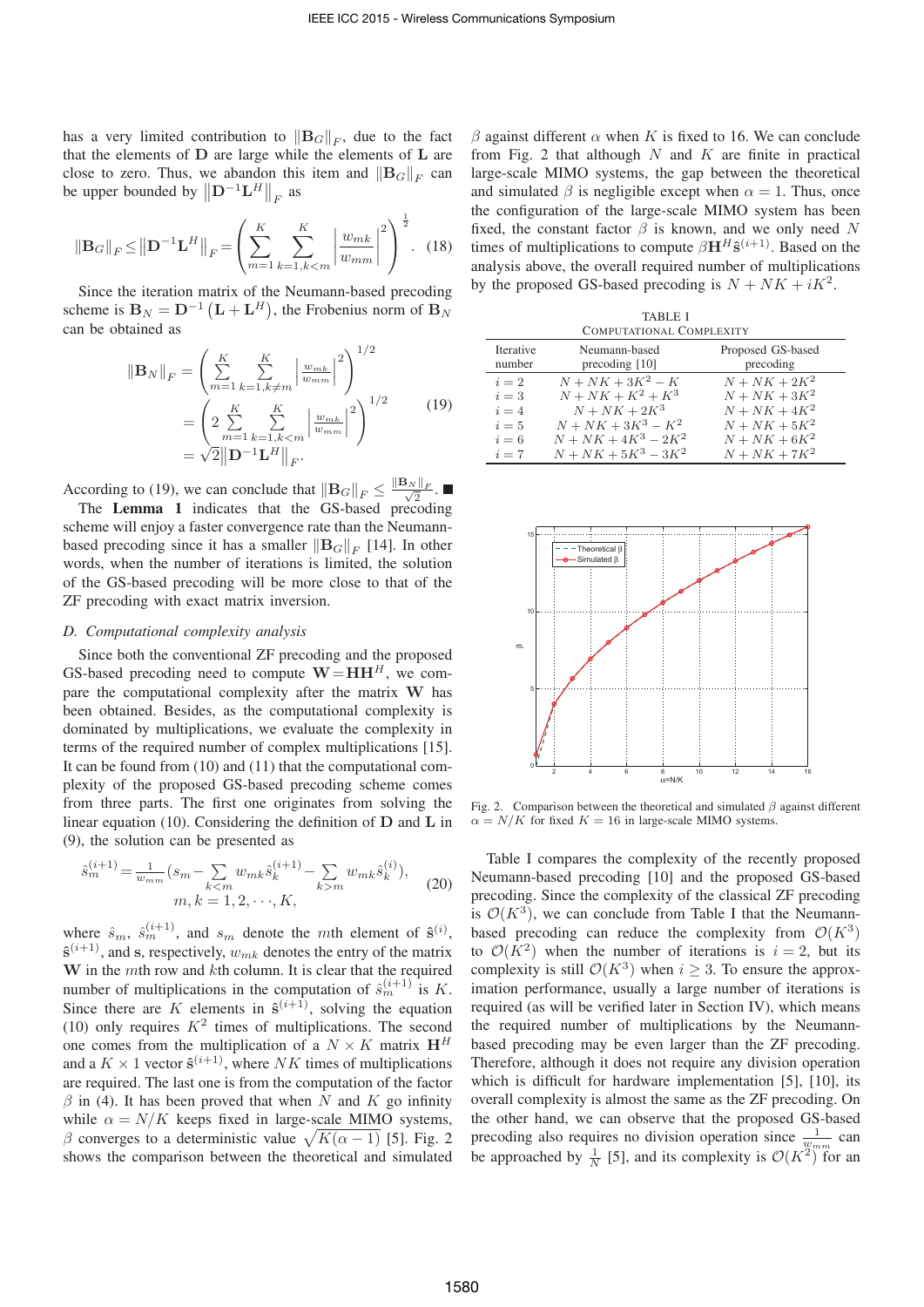arbitrary number of iterations. Even for  $i = 2$ , the proposed GS-based precoding has lower complexity than the Neumannbased one [10].

Additionally, we can observe from (20) that the computation of  $\hat{s}_{n}^{(i+1)}$  utilizes  $\hat{s}_{k}^{(i+1)}$  for  $k = 1, 2, \dots, m-1$  in the current  $(i+1)$ <sup>th</sup> iteration and  $s^{(i)}$  for  $l = m+1, m+2, \dots, K$  in  $(i + 1)$ th iteration and  $s_i^{(i)}$  for  $l = m + 1, m + 2, \dots, K$  in<br>the previous *i*th iteration. Then two another benefits can be the previous *i*th iteration. Then two another benefits can be<br>expected. Firstly, ofter  $\hat{a}^{(i+1)}$  has been obtained, we can use expected. Firstly, after  $\hat{s}_{m}^{(i+1)}$  has been obtained, we can use it to overwrite  $\hat{s}_{nn}^{(i)}$  which is useless in the next computation<br>of  $\hat{s}_{n}^{(i+1)}$ . In this way, only one storage yester of size  $K \times 1$ . of  $\hat{s}_{m+1}^{(i+1)}$ . In this way, only one storage vector of size  $K \times 1$ <br>is required. Secondly, the solution to (10) becomes closer to is required; Secondly, the solution to (10) becomes closer to the final solution  $\hat{\mathbf{s}}$  with an increasing i, so  $\hat{s}_{nn}^{(i+1)}$  can exploit the elements  $\hat{s}^{(i+1)}$  for  $k-1, 2, \ldots, m-1$  that have elements the elements  $\hat{s}_k^{(i+1)}$  for  $k = 1, 2, \dots, m-1$  that have already been computed in current  $(i+1)$ th iteration to produce more been computed in current  $(i + 1)$ th iteration to produce more reliable result than the Neumann-based precoding, which only utilizes all the elements of  $\hat{\mathbf{s}}^{(i)}$  in the previous *i*th iteration. Thus, a faster convergence rate can be expected from another aspect, and the required number of iterations to achieve a certain approximation accuracy becomes smaller. Based on these two special advantages of the GS method, the overall complexity of the proposed scheme can be reduced further.

### IV. SIMULATION RESULTS

To evaluate the performance of the proposed GS-based precoding, we provide the simulation results of the achievable channel capacity as well as the BER performance, compared with the recently proposed Neumann-based precoding [10]. The capacity and BER performance of the classical MF precoding and ZF precoding with exact matrix inversion is also included as the benchmark for comparison. Besides, we also provide the performance of the optimal DPC precoding to verify the capacity-approaching performance of the proposed GS-based precoding. We consider two typical downlink largescale MIMO configurations with  $N \times K = 256 \times 16$  and  $N \times K = 256 \times 32$ , respectively. The modulation scheme of 64 QAM is employed, and the Rayleigh fading channel models is used for simulation.



Fig. 3. Capacity comparison for the  $256 \times 16$  downlink large-scale MIMO system.



Fig. 4. BER performance comparison for the  $256 \times 16$  downlink large-scale MIMO system.



Fig. 5. Capacity comparison for the  $256 \times 32$  downlink large-scale MIMO system.

Fig. 3 and Fig. 4 show the capacity and BER performance comparison between the Neumann-based precoding and GSbased precoding, respectively. The MIMO configuration is  $N \times K = 256 \times 16$ , and i denotes the number of iterations. It is clear from Fig. 3 that for a realistic large-scale MIMO system with limited number of transmit antennas and users, the ZF precoding has much better performance than the MF precoding, and it is capacity-approaching compared to the optimal DPC precoding, since the performance gap is within 0.5 dB for the achieved capacity of 220 bps/Hz. In addition, as shown in Fig. 3, when the number of iterations is small i.e.,  $i = 2$ , the Neumann-based precoding cannot converge, leading to the serious multi-user interferences and the obvious loss in capacity, while the proposed GS-based precoding can achieve the much better performance. For example, when  $SNR = 30$  dB, the proposed scheme can achieve 175 bps/Hz, while only 130 bps/Hz can be obtained by the Neumannbaesed precoding. As the number of iterations increases, the performance of both schemes improves. However, when the same number of iterations  $i$  is used, the proposed scheme